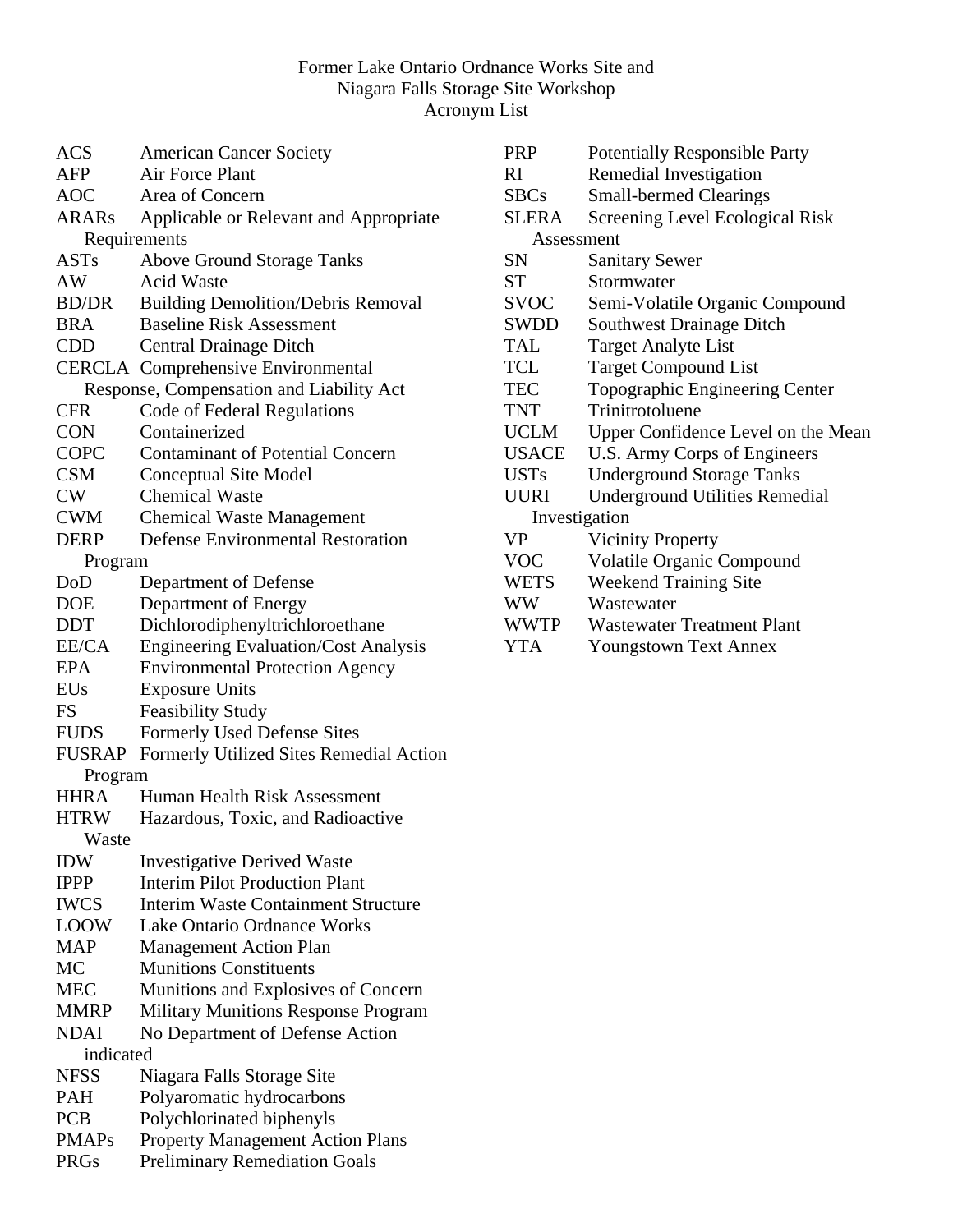

of Engineers. **Buffalo District** 

## Lake Ontario Ordnance Works Management Action Plan Fact Sheet

#### **U.S. Army Corps of Engineers, Buffalo District September 2009**

*The Defense Environmental Restoration Program (DERP) was established in 1986 to address contamination caused by Department of Defense (DoD) activities. Sites no longer owned by the DoD as of 17 October 1986 are addressed under the DERP Formerly Used Defense Sites (FUDS). The U.S. Army is the executive agent responsible for the DERP-FUDS. This fact sheet has been prepared to address community outreach needs and is consistent with provisions of the Comprehensive Environmental Response, Compensation, and Liability Act (CERCLA).* 

### **Site Description and History**

The former Lake Ontario Ordnance Works (LOOW) Site is located approximately 10 miles north of the City of Niagara Falls within the Towns of Lewiston and Porter in Niagara County, New York.

The original site encompassed approximately 7,500 acres and was established in 1942. Over 6,500 acres of the site meet the criteria of a Department of Defense (DoD) Formerly Used Defense Site (FUDS). During World War II, the U.S. Army built and operated a trinitrotoluene (TNT) plant on approximately 2,500 acres of the site known as the "developed zone." The remaining 5,000-acre "undeveloped zone" served as a "buffer area" around the TNT plant. The plant manufactured bulk TNT for approximately nine months and was decommissioned in 1943. The Buffalo District is conducting an environmental investigation on the former LOOW Site in accordance with the phased Comprehensive Environmental Response, Compensation and Liability Act (CERCLA).

Current owners of the former LOOW Site include local and Federal government, individual private residents, and private corporations. Additional information regarding the former LOOW Site can be found on the web at:

www.lrb.usace.army.mil/derpfuds/loow

#### **Management Action Plan**

Due to the size of the former LOOW, the number of current real estate tax parcels (over 550), and the variability in site use (e.g., from a school to a Subtitle C landfill), the planning, funding, and execution of environmental response activities (including closure of those areas not adversely impacted by Federal activities) has been challenging. The purpose of the LOOW Management Action Plan (MAP) is to integrate and

evaluate information from prior U.S. Army Corps of Engineers reports and relevant non-Corps sources to establish a single comprehensive agency planning document in which the Corps formally communicates findings, conclusions, and framework to achieve the objectives of the Corps' CERCLA responsibilities at the former LOOW Site for each parcel group.

For the MAP, a "parcel group" has been defined as a single parcel or multiple parcels with similar characteristics with regard to FUDS property eligibility, location relative to the developed area of LOOW, ownership, known or suspected DoD impacts, and land use. It is the unit for which each Property Management Action Plan (PMAP) was developed and for which findings, conclusions, and strategies for eventual closure are presented.

The over 550 parcels that compromise the former LOOW Site have been divided into 33 separate parcel groups which are shown on the next page.

The LOOW MAP is not intended to replace or serve as a formal CERCLA decision document, but rather as a planning document with an anticipated path forward for completion of the Defense Environmental Restoration Program (DERP) for FUDS mission at the property parcels comprising the former LOOW Site.

The MAP presents: objectives; methodologies; Corps' and other Federal, state, and local agency authority and responsibilities; summary of findings and strategy; and explains why and how each of the real property parcels, defined by the Niagara County Department of Real Property, were combined into "parcel groups."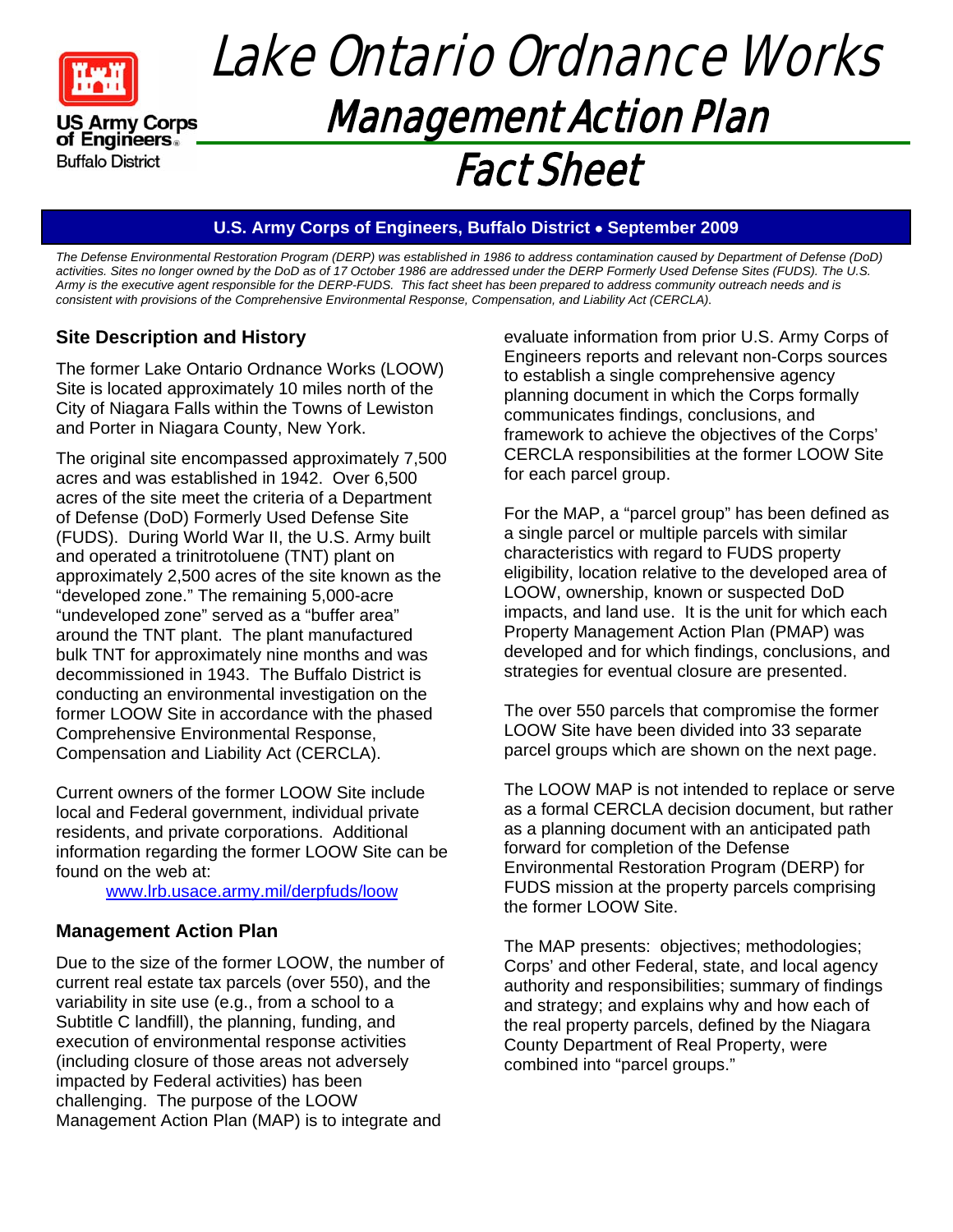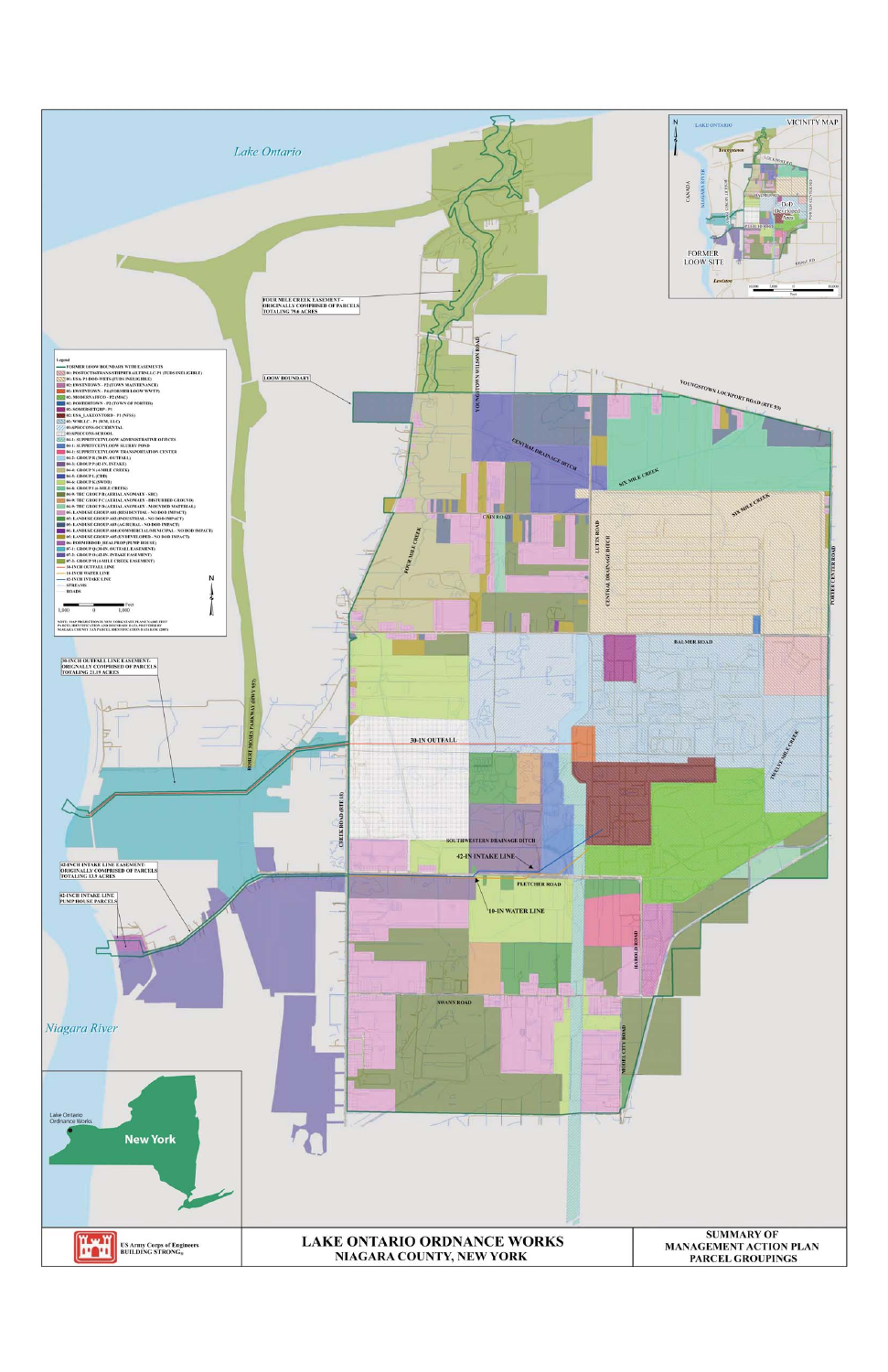#### **Administrative Record File**

The Administrative Record File for the former LOOW Site contains documents that support the decision-making process for the site. It is available for your review at the following locations:

U.S. Army Corps of Engineers 1776 Niagara Street Buffalo, New York 14207 (by appointment only)

Town of Lewiston Public Library 305 South 8th Street Lewiston, NY 14092

Youngstown Free Library 240 Lockport Street Youngstown, NY 14174

### *For More Information*

Call the toll-free public access line:

#### **1-800-833-6390**

The Buffalo District Web Page address for the former LOOW Site is:

#### **www.lrb.usace.army.mil/derpfuds/loow**

Electronic mail can be sent to us at:

#### **derpfuds@usace.army.mil**

Please let us know if you would like to be included on the electronic or postal mailing list for the former LOOW Site.

You may also contact us by writing to the:

### **U.S. Army Corps of Engineers DERPFUDS Team 1776 Niagara Street Buffalo, NY 14207**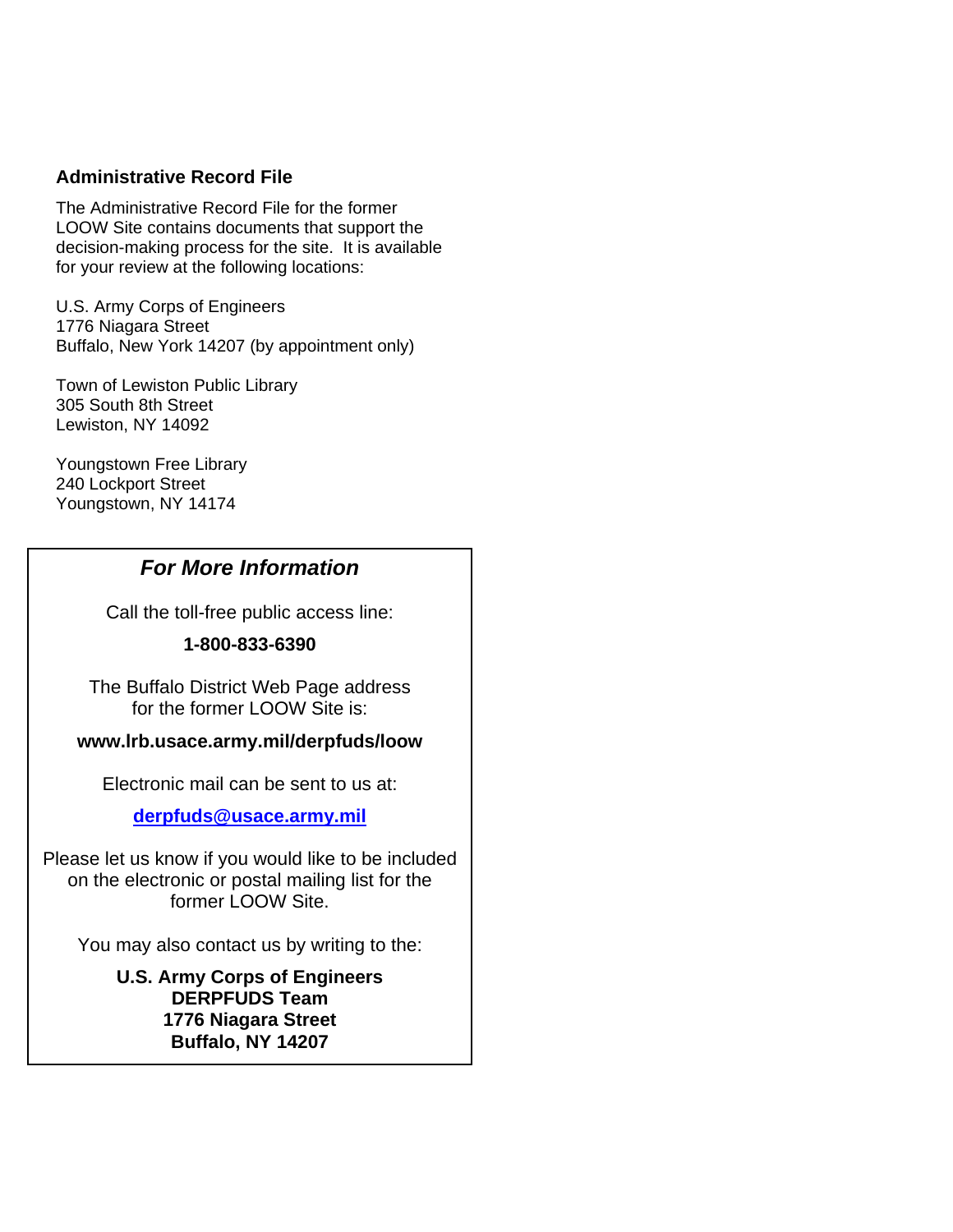# Parcel Grouping Logic Tree

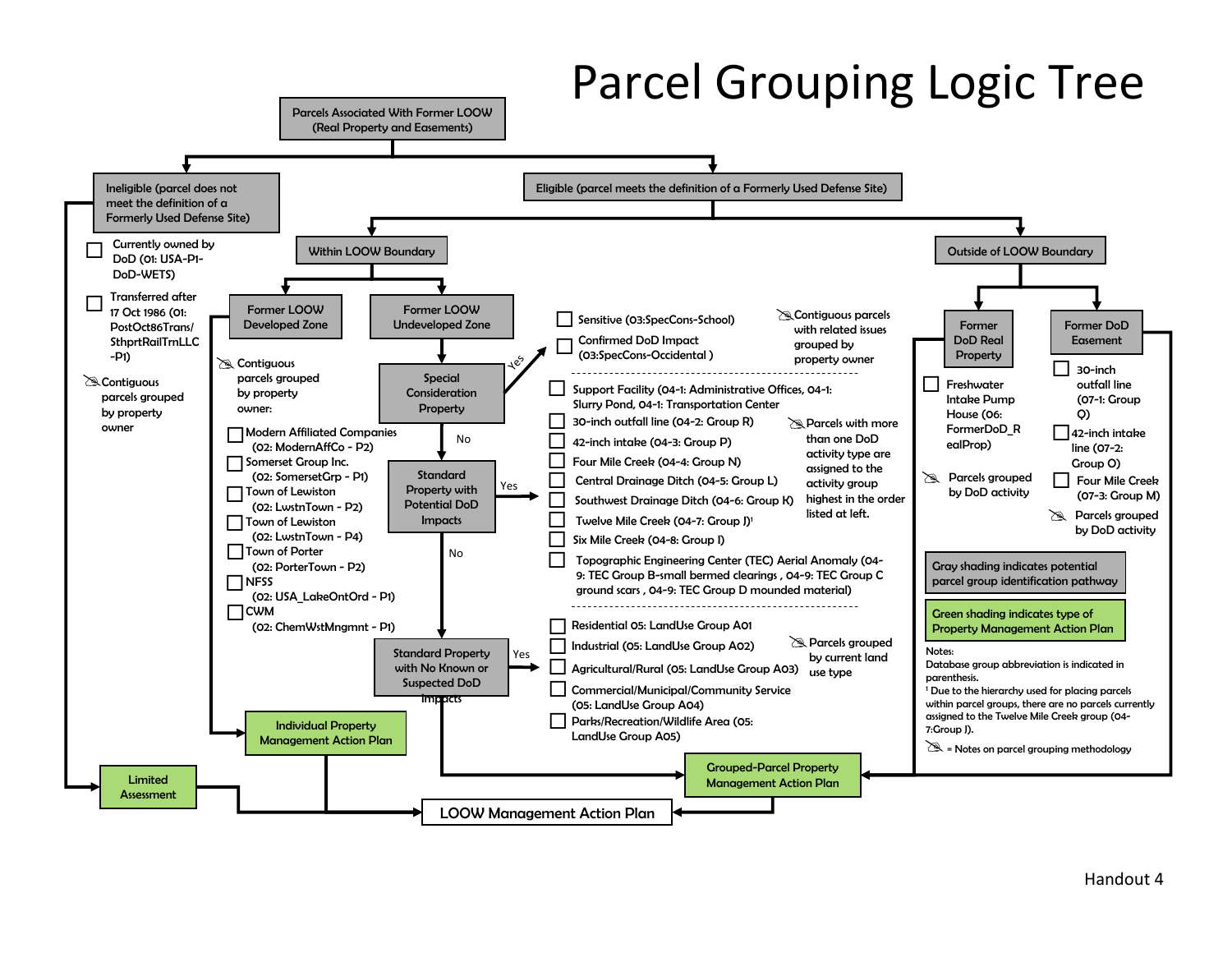#### TABLE 4-2 SUMMARY OF STATUS AND FUNDING REQUIREMENTS FOR LOOW FUDS PROJECTS

<sup>2</sup>Parcels along Twelve Mile Creek were targeted for inclusion into parcel group 04-7: Group J. However, due to the hierarchy used in placing parcels into parcel groups, this group currently has no parcels.

|                                                               |                                                                                                           |                                           | <b>CON/HTRW Project and Funding Status</b><br><b>HTRW</b> Project and Funding Status<br><b>MMRP</b> Project and Funding Status |     |                                                   |                                |                         |                                                                                                                                            |                                |               | <b>BDDR</b> Project and Funding Status     | PRP Project and Funding Status            |                                              |                                |                   |
|---------------------------------------------------------------|-----------------------------------------------------------------------------------------------------------|-------------------------------------------|--------------------------------------------------------------------------------------------------------------------------------|-----|---------------------------------------------------|--------------------------------|-------------------------|--------------------------------------------------------------------------------------------------------------------------------------------|--------------------------------|---------------|--------------------------------------------|-------------------------------------------|----------------------------------------------|--------------------------------|-------------------|
| Parcel Group Database Code                                    | Parcel Grouping Decision Pathway Abbreviation                                                             | Project Status                            | Funding                                                                                                                        |     | NDAI <sup>1</sup> Project Status                  | Funding                        |                         | NDAI <sup>1</sup> Project Status                                                                                                           | Funding                        |               | NDAI <sup>1</sup> Project Status           | Funding                                   | NDAI <sup>1</sup> Project Status             | Funding                        | NDAI <sup>1</sup> |
|                                                               |                                                                                                           |                                           |                                                                                                                                |     |                                                   |                                |                         |                                                                                                                                            |                                |               |                                            |                                           |                                              |                                |                   |
| PostOct86Trans/SthprtRailTrnLL                                |                                                                                                           |                                           | <b>Funding Not</b>                                                                                                             |     |                                                   | <b>Funding Not</b>             |                         |                                                                                                                                            | <b>Funding Not</b>             |               |                                            | <b>Funding Not</b>                        |                                              | Funding Not                    |                   |
| C-P1                                                          | FUDS Ineligible - Post 10/17/86 Transfer-Southport Rail Transfer LLC. POC: Michael Young -P1              | neligible                                 | Required<br>Funding Not                                                                                                        | No  | Ineligible                                        | Required<br><b>Funding Not</b> | Nο                      | Ineligible                                                                                                                                 | Required<br><b>Funding Not</b> | No            | Ineligibk                                  | Required<br>No<br><b>Funding Not</b>      | Ineligible                                   | Required<br>Funding Not        | No                |
| 01: USA-P1-DoD-WETS                                           | FUDS Ineligible/DOD-Owned/United States Of America -P1-DoD-WETS                                           | neligible                                 | Required                                                                                                                       | No  | Ineligible                                        | Required                       | No                      | Ineligible                                                                                                                                 | Required                       | No            | Ineligible                                 | Required<br>No.                           | Ineligible                                   | Required                       | No                |
|                                                               | FUDS Eligible/Within LOOW/LOOW Developed Zone/ContiguousParcel/, Owner: Chemical Waste                    |                                           |                                                                                                                                |     |                                                   | Funding                        |                         |                                                                                                                                            | Funding                        |               |                                            | Funding Not                               |                                              | Funding Not                    |                   |
| $ 02:$ Chem WstMngmnt - P1                                    | Management Inc. - P1                                                                                      | Active/Ongoing                            | Funding Required No                                                                                                            |     | Active/Ongoing                                    | Required                       | N٥                      | Active/Ongoing                                                                                                                             | Required                       | No            | Ineligible                                 | Required<br>No.                           | Inactive                                     | Required                       | No                |
| 02: LwstnTown - P2                                            | FUDS Eligible/Within LOOW/LOOW Developed Zone/ContiguousParcel/, Owner: Town Of<br>Lewiston - P2          | Response Complete NDAI<br>Cat. II)        | Funding Required No                                                                                                            |     | <b>Response Complete NDAI</b><br>$- Cat. I)$      | <b>Funding Not</b><br>Required | Nο                      | <b>Response Complete</b><br>$NDAI - Cat.$ II)                                                                                              | Funding<br>Required            | No            | Ineligible                                 | Funding Not<br>Required<br>N <sub>0</sub> | <b>Response Complete</b><br>$NDAI - Cat. I)$ | Funding Not<br>Required        | No                |
|                                                               | FUDS Eligible/Within LOOW/LOOW Developed Zone/ContiguousParcel/, Owner: Town Of                           |                                           |                                                                                                                                |     |                                                   | Funding                        |                         |                                                                                                                                            | Funding                        |               |                                            | <b>Funding Not</b>                        |                                              | <b>Funding Not</b>             |                   |
| 02: LwstnTown - P4                                            | Lewiston - P4                                                                                             | Active/Ongoing                            | Funding Required No                                                                                                            |     | Active/Ongoing                                    | Required                       |                         | Active/Ongoing                                                                                                                             | Required                       | No            | Ineligible                                 | Required<br>No.                           | Inactive                                     | Required                       | No                |
|                                                               | FUDS Eligible/Within LOOW/LOOW Developed Zone/ContiguousParcel/, Owner: Modern Affiliated                 |                                           |                                                                                                                                |     | <b>Response Complete NDAI</b>                     | <b>Funding Not</b>             |                         |                                                                                                                                            | Funding                        |               |                                            | <b>Funding Not</b>                        |                                              | <b>Funding Not</b>             |                   |
| 02: ModernAffCo - P2                                          | Companies - P2                                                                                            | Active/Ongoing                            | Funding Required No                                                                                                            |     | $- Cat. I)$                                       | Required                       | $\overline{N}_{\Omega}$ | Active/Ongoing                                                                                                                             | Required                       | No            | Ineligible                                 | Required<br>No.                           | Inactive                                     | Required                       | No                |
| 02: PorterTown - P2                                           | FUDS Eligible/Within LOOW/LOOW Developed Zone/ContiguousParcel/, Owner: Town Of Porter                    | <b>Response Complete NDAI</b><br>$Cat.$ D | Funding Required No                                                                                                            |     | Response Complete NDAI<br>- Cat. I)               | <b>Funding Not</b><br>Required | N٥                      | <b>Response Complete</b><br>$NDAI - Cat. I)$                                                                                               | <b>Funding Not</b><br>Required | No            | <b>Response Complete</b><br>NDAI – Cat. I) | Funding Not<br>Required<br>N <sub>o</sub> | <b>Response Complete</b><br>$NDAI - Cat. I)$ | Funding Not<br>Required        | No                |
|                                                               | FUDS Eligible/Within LOOW/LOOW Developed Zone/ContiguousParcel/, Owner: Somerset Group                    | <b>Response Complete NDAI</b>             | <b>Funding Not</b>                                                                                                             |     |                                                   | <b>Funding Not</b>             |                         |                                                                                                                                            | <b>Funding Not</b>             |               |                                            | <b>Funding Not</b>                        |                                              | <b>Funding Not</b>             |                   |
| 02: SomersetGrp - P1                                          | $Inc - P1$                                                                                                | Cat. III and PRP)                         | Required                                                                                                                       | No. | Closed - PRP                                      | Required                       | N٥                      | Closed - PRP                                                                                                                               | Required                       | No            | Ineligible                                 | Required<br>N <sub>o</sub>                | Closed - PRP                                 | Required                       | Nο                |
|                                                               | FUDS Eligible/Within LOOW/LOOW Developed Zone/ContiguousParcel/, Owner: US Government                     |                                           | <b>Funding Not</b>                                                                                                             |     | Response Complete NDAI                            | <b>Funding Not</b>             |                         | <b>Response Complete</b>                                                                                                                   | <b>Funding Not</b>             |               | <b>Response Complete</b>                   | unding Not                                | <b>Response Complete</b>                     | unding Not                     |                   |
| 02: USA LakeOntOrd - P1                                       | (Lake Ont. Ord) - P1 (NFSS)                                                                               | Active/Ongoing                            | Required                                                                                                                       | No. | $- Cat. I)$                                       | Required                       | N٥                      | $NDAI - Cat. I)$                                                                                                                           | Required                       | No            | $NDAI - Cat. I)$                           | Required<br>No.                           | $NDAI - Cat. I)$                             | Required                       | No                |
| 03:SpecCons-Occidental                                        | FUDS Eligible/Within LOOW/LOOW Undeveloped Zone/Special Consideration: Occidental                         | Active/Ongoing                            | Funding Required No                                                                                                            |     | <b>Response Complete NDAI</b><br>$- Cat. I)$      | <b>Funding Not</b><br>Required | Nο                      | Active/Ongoing                                                                                                                             | Funding<br>Required            | No            | Ineligible                                 | Funding Not<br>Required<br>No             | Inactive                                     | Funding Not<br>Required        | No                |
|                                                               |                                                                                                           |                                           |                                                                                                                                |     | Response Complete NDAI Funding Not                |                                |                         |                                                                                                                                            | Funding                        |               |                                            | Funding Not                               |                                              | Funding Not                    |                   |
| 03:SpecCons-School                                            | FUDS Eligible/Within LOOW/LOOW Undeveloped Zone/Special Consideration: School                             | Active/Ongoing                            | Funding Required No                                                                                                            |     | $- Cat. I)$                                       | Required                       |                         | Active/Ongoing                                                                                                                             | Required                       | No            | Ineligible                                 | Required<br>No.                           | Inactive                                     | Required                       | No                |
| 04-1: SupprtFcltyLOOW                                         | FUDS Eligible/Within LOOW/LOOW Undeveloped Zone/Potential DOD Impact/Support                              |                                           |                                                                                                                                |     | Response Complete NDAI                            | <b>Funding Not</b>             |                         |                                                                                                                                            | Funding                        |               |                                            | Funding Not                               | <b>Response Complete</b>                     | unding Not                     |                   |
| <b>Administrative Offices</b><br>04-1: SupprtFcltyLOOW Slurry | Facility/LOOW Administrative Offices                                                                      | Active/Ongoing                            | Funding Required No                                                                                                            |     | - Cat. I)                                         | Required                       | N٥                      | Active/Ongoing                                                                                                                             | Required                       | No            | Ineligible                                 | Required<br>No                            | $NDAI - Cat.$ D                              | Required                       | No                |
| Pond                                                          | FUDS Eligible/Within LOOW/LOOW Undeveloped Zone/Potential DOD Impact/Support<br>Facility/LOOW Slurry Pond | Active/Ongoing                            | Funding Required No                                                                                                            |     | <b>Response Complete NDAI</b><br>$- Cat. I)$      | <b>Funding Not</b><br>Required | Nο                      | Active/Ongoing                                                                                                                             | Funding<br>Required            | No            | Ineligible                                 | <b>Funding Not</b><br>Required<br>No.     | Inactive                                     | <b>Funding Not</b><br>Required | No                |
| 04-1: SupprtFcltyLOOW                                         | FUDS Eligible/Within LOOW/LOOW Undeveloped Zone/Potential DOD Impact/Support                              | <b>Response Complete NDAI</b>             |                                                                                                                                |     | Response Complete NDAI                            | <b>Funding Not</b>             |                         | <b>Response Complete</b>                                                                                                                   | <b>Funding Not</b>             |               |                                            | Funding Not                               | <b>Response Complete</b>                     | unding Not                     |                   |
| <b>Transportation Center</b>                                  | Facility/LOOW Transportation Center                                                                       | Cat. I)                                   | Funding Required No.                                                                                                           |     | $- Cat. I)$                                       | Required                       |                         | $NDAI - Cat. I)$                                                                                                                           | Required                       | No            | Ineligible                                 | Required<br>No                            | $NDAI - Cat. I)$                             | Required                       | No                |
|                                                               |                                                                                                           |                                           |                                                                                                                                |     | <b>Response Complete NDAI</b>                     | <b>Funding Not</b>             |                         |                                                                                                                                            | Funding                        |               |                                            | <b>Funding Not</b>                        |                                              | <b>Funding Not</b>             |                   |
| $04-2$ : Group R                                              | FUDS Eligible/Within LOOW/LOOW Undeveloped Zone/Potential DOD Impact/30-Inch Outfall                      | Active/Ongoing                            | Funding Required No                                                                                                            |     | $- Cat. I)$<br><b>Response Complete NDAI</b>      | Required<br><b>Funding Not</b> | N٥                      | Active/Ongoing<br><b>Response Complete</b>                                                                                                 | Required<br><b>Funding Not</b> | No            | Ineligible                                 | Required<br>No.<br><b>Funding Not</b>     | Inactive                                     | Required<br>Funding Not        | No                |
| $04-3$ : Group P                                              | FUDS Eligible/Within LOOW/LOOW Undeveloped Zone/42-inch Intake                                            | Active/Ongoing                            | Funding Required No                                                                                                            |     | $- Cat. I)$                                       | Required                       | Nο                      | $NDAI - Cat. I)$                                                                                                                           | Required                       | No            | Ineligible                                 | Required<br>No.                           | Inactive                                     | Required                       | No                |
|                                                               |                                                                                                           |                                           |                                                                                                                                |     | <b>Response Complete NDAI</b>                     | <b>Funding Not</b>             |                         |                                                                                                                                            | Funding                        |               |                                            | <b>Funding Not</b>                        |                                              | Funding Not                    |                   |
| 04-4: Group $N$                                               | FUDS Eligible/Within LOOW/LOOW Undeveloped Zone/Potential DOD Impact/4-MileCreek                          | Active/Ongoing                            | Funding Required No                                                                                                            |     | $- Cat. I)$                                       | Required                       | N٥                      | Active/Ongoing                                                                                                                             | Required                       | No            | Ineligible                                 | No<br>Required                            | Inactive                                     | Required                       | No                |
|                                                               | FUDS Eligible/Within LOOW/LOOW Undeveloped Zone/Potential DOD Impact/Central Drainage                     |                                           |                                                                                                                                |     | <b>Response Complete NDAI</b>                     | <b>Funding Not</b>             |                         | <b>Response Complete</b>                                                                                                                   | <b>Funding Not</b>             |               |                                            | <b>Funding Not</b>                        |                                              | Funding Not                    |                   |
| 04-5: Group L                                                 | Ditch<br>FUDS Eligible/Within LOOW/LOOW Undeveloped Zone/Potential DOD Impact/Southwest                   | Active/Ongoing                            | Funding Required No                                                                                                            |     | $- Cat. I)$<br><b>Response Complete NDAI</b>      | Required<br><b>Funding Not</b> | N٥                      | NDAI - Cat. II)                                                                                                                            | Required<br>Funding            | No            | Ineligible                                 | Required<br>No.<br><b>Funding Not</b>     | Inactive                                     | Required<br><b>Funding Not</b> | No                |
| $04-6$ : Group K                                              | Drainage Ditch                                                                                            | Active/Ongoing                            | Funding Required No                                                                                                            |     | - Cat. I)                                         | Required                       | No                      | Active/Ongoing                                                                                                                             | Required                       | No.           | Ineligible                                 | Required<br>No.                           | Inactive                                     | Required                       | No                |
| $2$ 04-7: Group J                                             | FUDS Eligible/Within LOOW/LOOW Undeveloped Zone/Potential DOD Impact/12-Mile Creek                        |                                           |                                                                                                                                |     |                                                   |                                |                         | Not applicable. Due to the parcel grouping hierarchy presented in Section 1.4, there are no parcels currently assigned to the parcel group |                                |               |                                            |                                           |                                              |                                |                   |
|                                                               |                                                                                                           |                                           |                                                                                                                                |     | Response Complete NDAI Funding Not                |                                |                         | <b>Response Complete</b>                                                                                                                   | <b>Funding Not</b>             |               |                                            | <b>Funding Not</b>                        |                                              | Funding Not                    |                   |
| $04-8$ : Group I                                              | FUDS Eligible/Within LOOW/LOOW Undeveloped Zone/Potential DOD Impact/6MileCreek                           | Active/Ongoing                            | Funding Required No                                                                                                            |     | $- Cat. I)$                                       | Required                       | No                      | NDAI – Cat. II)                                                                                                                            | Required                       | <b>No</b>     | Ineligible                                 | Required<br>No.                           | Inactive                                     | Required                       | No                |
|                                                               | FUDS Eligible/Within LOOW/LOOW Undeveloped Zone/Potential DOD Impact/TEC Aerial                           |                                           |                                                                                                                                |     | <b>Response Complete NDAI</b>                     | Funding Not                    |                         |                                                                                                                                            | Funding                        |               |                                            | <b>Funding Not</b>                        | <b>Response Complete</b>                     | Funding Not                    |                   |
| $04-9$ : TEC Group B                                          | Anomaly/SBC<br>FUDS Eligible/Within LOOW/LOOW Undeveloped Zone/Potential DOD Impact/TEC Aerial            | Active/Ongoing                            | Funding Required No                                                                                                            |     | $- Cat. I)$<br>Response Complete NDAI Funding Not | Required                       | Nο                      | Active/Ongoing                                                                                                                             | Required<br><b>Funding Not</b> | No            | Ineligible                                 | Required<br>No<br>Funding Not             | $NDAI - Cat. I)$                             | Required<br>Funding Not        | No                |
| 04-9: TEC Group C                                             | Anomaly/disturbed ground/scar                                                                             | Active/Ongoing                            | unding Required No                                                                                                             |     | $-Cat. I)$                                        | Required                       |                         | Active/Ongoing                                                                                                                             | Required                       | No            | Ineligible                                 | Required                                  | nactive                                      | Required                       | No                |
|                                                               | FUDS Eligible/Within LOOW/LOOW Undeveloped Zone/Potential DOD Impact/TEC Aerial                           |                                           |                                                                                                                                |     | <b>Response Complete NDAI</b>                     | <b>Funding Not</b>             |                         |                                                                                                                                            | <b>Funding Not</b>             |               |                                            | Funding Not                               | <b>Response Complete</b>                     | Funding Not                    |                   |
| 04-9: TEC Group D                                             | Anomaly/material/mounded material                                                                         | Active/Ongoing                            | Funding Required No                                                                                                            |     | $- Cat. I)$                                       | Required                       | No                      | Active/Ongoing                                                                                                                             | Required                       | No            | Ineligible                                 | Required<br>No.                           | $NDAI - Cat. I)$                             | Required                       |                   |
| 05: LandUse Group A01                                         | FUDS Eligible/Within LOOW/LOOW Undeveloped Zone/No DOD Impact/Land Use: Residential                       | <b>Response Complete NDAI</b><br>Cat. I)  | Funding Required No                                                                                                            |     | Response Complete NDAI<br>$- Cat. I)$             | <b>Funding Not</b><br>Required | No                      | <b>Response Complete</b><br>$NDAI - Cat. I)$                                                                                               | <b>Funding Not</b><br>Required | $\mathbf{No}$ | Ineligible                                 | <b>Funding Not</b><br>Required<br>No      | <b>Response Complete</b><br>$NDAI - Cat. I)$ | <b>Funding Not</b><br>Required | No                |
|                                                               |                                                                                                           | <b>Response Complete NDA</b>              |                                                                                                                                |     | Response Complete NDAI Funding Not                |                                |                         | <b>Response Complete</b>                                                                                                                   | <b>Funding Not</b>             |               |                                            | <b>Funding Not</b>                        | <b>Response Complete</b>                     | Funding Not                    |                   |
| 05: LandUse Group A02                                         | FUDS Eligible/Within LOOW/LOOW Undeveloped Zone/No DOD Impact/Land Use: Industrial                        | Cat. I)                                   | Funding Required No                                                                                                            |     | $- Cat. I)$                                       | Required                       | Nο                      | $NDAI - Cat. I)$                                                                                                                           | Required                       | No            | Ineligible                                 | Required<br>No                            | $NDAI - Cat. I)$                             | Required                       | No                |
|                                                               | FUDS Eligible/Within LOOW/LOOW Undeveloped Zone/No DOD Impact/Land Use:                                   | Response Complete NDAI                    |                                                                                                                                |     | <b>Response Complete NDAI</b>                     | <b>Funding Not</b>             |                         | <b>Response Complete</b>                                                                                                                   | <b>Funding Not</b>             |               |                                            | <b>Funding Not</b>                        | <b>Response Complete</b>                     | Funding Not                    |                   |
| 05: LandUse Group A03                                         | Agricultural/Rural<br>FUDS Eligible/Within LOOW/LOOW Undeveloped Zone/No DOD Impact/Land Use:             | Cat. I)<br><b>Response Complete NDAI</b>  | Funding Required No                                                                                                            |     | $- Cat. I)$<br>Response Complete NDAI Funding Not | Required                       | No                      | $NDAI - Cat. I)$<br><b>Response Complete</b>                                                                                               | Required<br><b>Funding Not</b> | No            | Ineligible                                 | Required<br>No<br><b>Funding Not</b>      | $NDAI - Cat. I)$<br><b>Response Complete</b> | Required<br>Funding Not        | No                |
| 05: LandUse Group A04                                         | Commercial/Municpal/Community Service                                                                     | Cat. I)                                   | Funding Required No                                                                                                            |     | $- Cat. I)$                                       | Required                       | No                      | $NDAI - Cat. I)$                                                                                                                           | Required                       | No            | Ineligible                                 | Required<br>No                            | $NDAI - Cat. I)$                             | Required                       | No                |
|                                                               | FUDS Eligible/Within LOOW/LOOW Undeveloped Zone/No DOD Impact/Land Use:                                   | <b>Response Complete NDAI</b>             |                                                                                                                                |     | <b>Response Complete NDAI</b>                     | <b>Funding Not</b>             |                         | <b>Response Complete</b>                                                                                                                   | <b>Funding Not</b>             |               |                                            | <b>Funding Not</b>                        | <b>Response Complete</b>                     | Funding Not                    |                   |
| 05: LandUse Group A05                                         | Jndeveloped/parks/rec/wildlife                                                                            | Cat. I)                                   | Funding Required No                                                                                                            |     | $- Cat. I)$                                       | Required                       |                         | $NDAI - Cat. I)$                                                                                                                           | Required                       | No.           | Ineligible                                 | Required<br>No.                           | $NDAI - Cat. I)$                             | Required                       | No                |
|                                                               |                                                                                                           | <b>Response Complete NDAI</b>             |                                                                                                                                |     | Response Complete NDAI Funding Not                |                                |                         | <b>Response Complete</b>                                                                                                                   | <b>Funding Not</b>             |               | <b>Response Complete</b>                   | <b>Funding Not</b>                        | <b>Response Complete</b>                     | Funding Not                    |                   |
| 06: FormerDOD_RealProp                                        | FUDS Eligible/Outside LOOW/Former DOD Real Property/LOOW Freshwater Intake Pump House                     | $\cdot$ Cat. I)<br>Response Complete NDAI | Funding Required No                                                                                                            |     | $- Cat. I)$<br><b>Response Complete NDAI</b>      | Required<br><b>Funding Not</b> | Nο                      | $NDAI - Cat. I)$<br><b>Response Complete</b>                                                                                               | Required<br>Funding Not        | No            | $NDAI - Cat. I)$                           | Required<br>No<br><b>Funding Not</b>      | $NDAI - Cat. I)$                             | Required<br>Funding Not        | No                |
| $07-1$ : Group Q                                              | FUDS Eligible/Outside LOOW/Former DOD Easement/30-Inch Outfall                                            | Cat. III and PRP)                         | Funding Required No                                                                                                            |     | $- Cat. I)$                                       | Required                       |                         | $NDAI - Cat.$ I)                                                                                                                           | Required                       | No            | Ineligible                                 | Required<br>No                            | Inactive                                     | Required                       | No                |
|                                                               |                                                                                                           | Response Complete NDAI                    |                                                                                                                                |     | Response Complete NDAI Funding Not                |                                |                         | <b>Response Complete</b>                                                                                                                   | <b>Funding Not</b>             |               |                                            | <b>Funding Not</b>                        | <b>Response Complete</b>                     | <b>Funding Not</b>             |                   |
| $07-2$ : Group O                                              | FUDS Eligible/Outside LOOW/Former DOD Easement/42-inch Intake                                             | Cat. I)                                   | Funding Required No                                                                                                            |     | $- Cat.$ I)                                       | Required                       | N٥                      | $NDAI - Cat. I)$                                                                                                                           | Required                       | No            | Ineligible                                 | Required<br>No                            | $NDAI - Cat. I)$                             | Required                       |                   |
| 07-3: Group M                                                 | FUDS Eligible/Outside LOOW/Former DOD Easement/4-Mile Creek                                               | Active/Ongoing                            | Funding Required No                                                                                                            |     | Response Complete NDAI Funding Not<br>$- Cat. I)$ | Required                       | No                      | Response Complete<br>$NDAI - Cat. I)$                                                                                                      | <b>Funding Not</b><br>Required | No            | Ineligible                                 | Funding Not<br>Required<br>No             | Inactive                                     | Funding Not<br>Required        | No                |
|                                                               |                                                                                                           |                                           |                                                                                                                                |     |                                                   |                                |                         |                                                                                                                                            |                                |               |                                            |                                           |                                              |                                |                   |

<sup>1</sup>NDAI = No DOD Action Indicated. Response in column indicates whether there has been regulatory concurrence on NDAI Project Declaration Statements.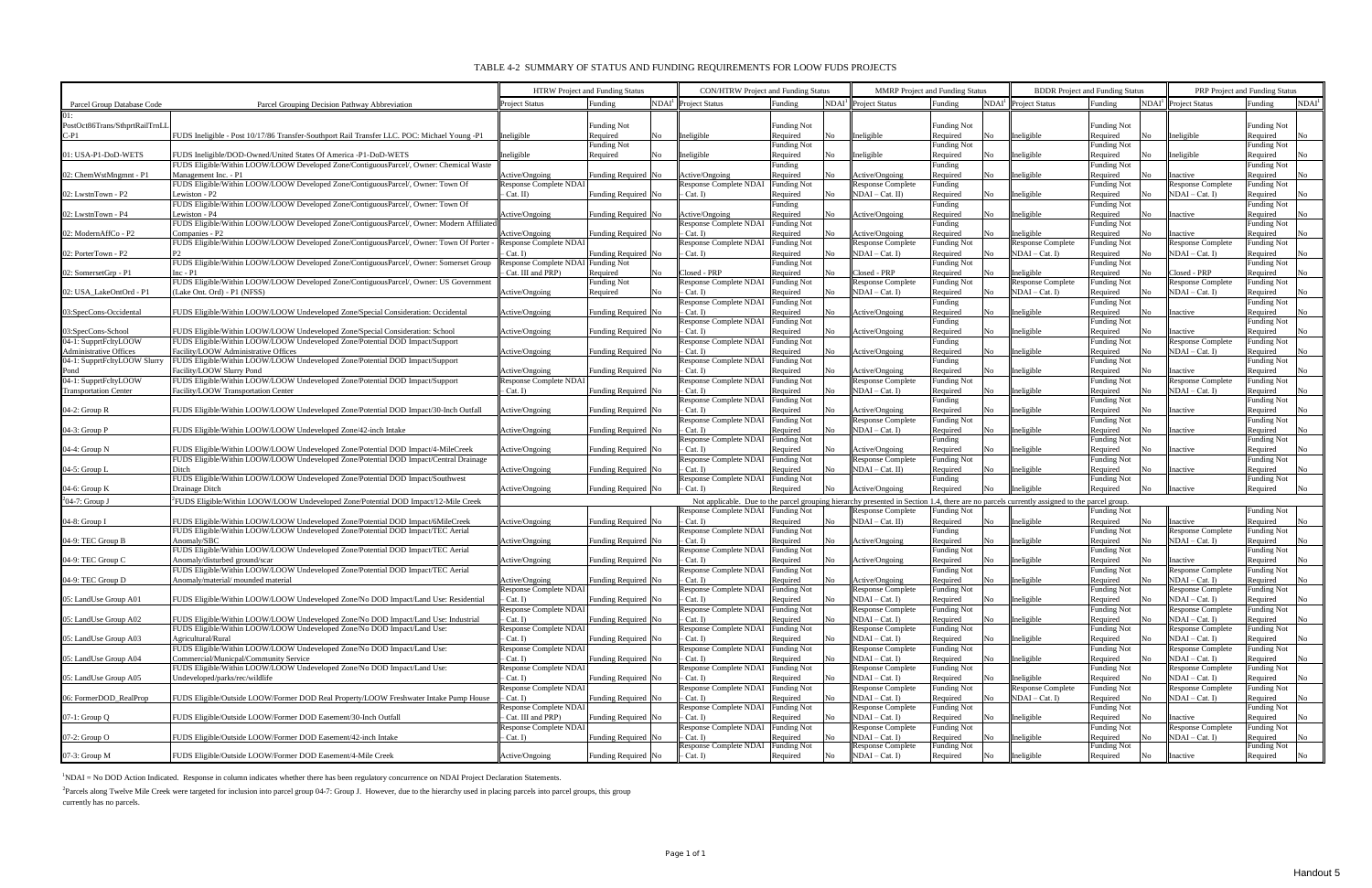

Handout 6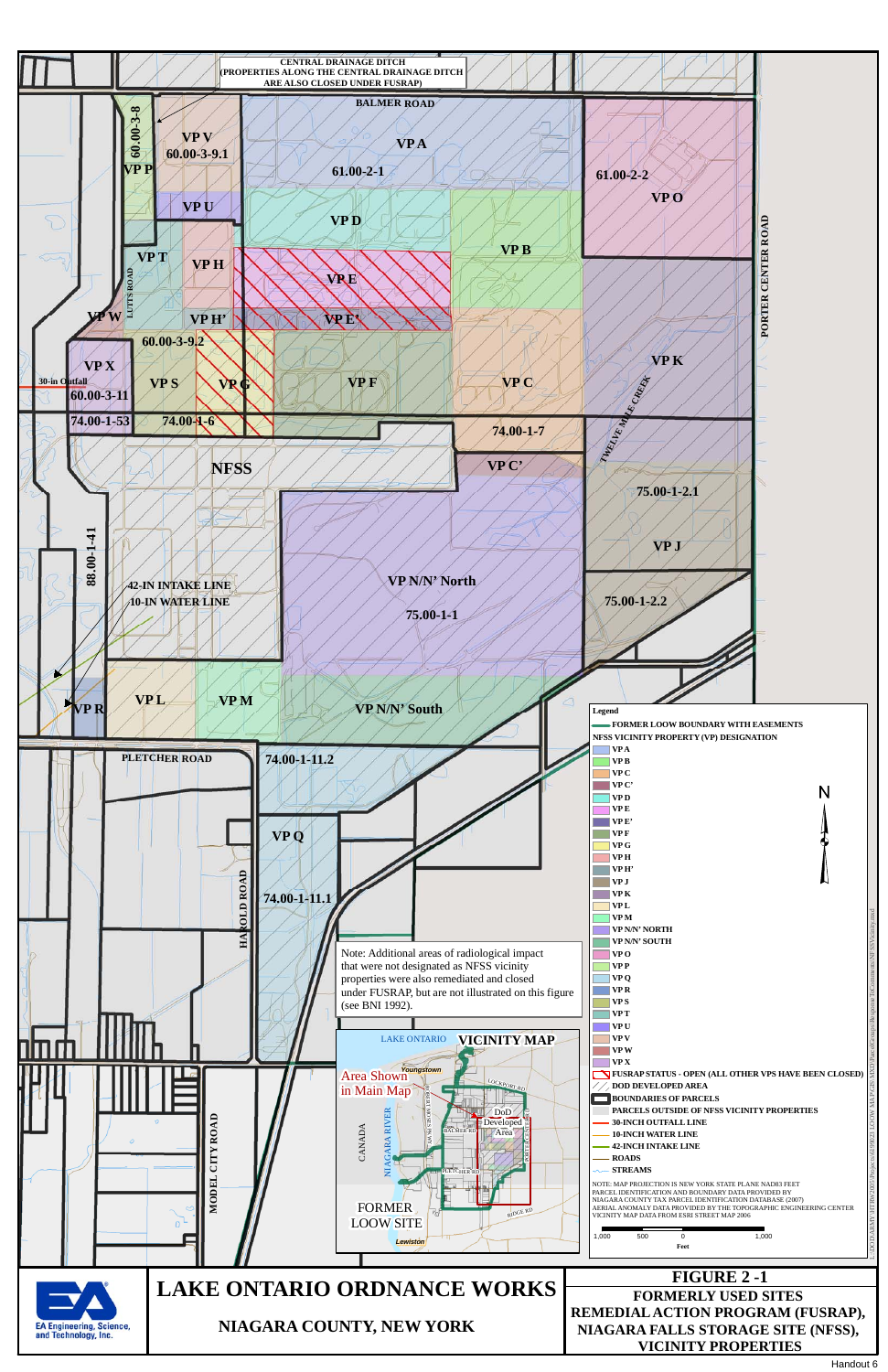#### EXECUTIVE SUMMARY PROPERTY MANAGEMENT ACTION PLAN FOR PARCEL GROUP 03:SPECCONS-SCHOOL

#### TABLE ES-2: DERP-FUDS Project Status\* for Parcels in Parcel Group 03:SpecCons-School as of 02/04/09

| <b>Project Type:</b>                                               |                     | <b>HTRW</b>                                  |                     | <b>CON/HTRW</b>                                           |                     | <b>MMRP</b>                                                        |                     | <b>PRP-HTRW</b>                                              | <b>BD/DR</b>                                           |                            |  |  |  |
|--------------------------------------------------------------------|---------------------|----------------------------------------------|---------------------|-----------------------------------------------------------|---------------------|--------------------------------------------------------------------|---------------------|--------------------------------------------------------------|--------------------------------------------------------|----------------------------|--|--|--|
| Project Purpose                                                    |                     | <b>Address DOD Chemical</b><br>Contamination |                     | <b>Address DOD Storage</b><br><b>Tanks and Containers</b> |                     | Address DOD Munitions,<br>Explosives, Chemical<br>Warfare Material |                     | Address DOD Liability at<br>Areas with Multiple              | <b>Address Physical Hazards</b><br>from DOD Structures |                            |  |  |  |
| Funding Outlook                                                    | Funding<br>Required | <b>Funding Not</b><br>Required               | Funding<br>Required | <b>Funding Not</b><br>Required                            | Funding<br>Required | <b>Funding Not</b><br>Required                                     | Funding<br>Required | <b>Responsible Parties</b><br><b>Funding Not</b><br>Required | Funding<br>Required                                    | Funding<br>Not<br>Required |  |  |  |
| Project Ineligible                                                 |                     |                                              |                     |                                                           |                     |                                                                    |                     |                                                              |                                                        | 2                          |  |  |  |
| Inactive                                                           |                     |                                              |                     |                                                           |                     |                                                                    |                     | $\overline{2}$                                               |                                                        |                            |  |  |  |
| Active/Ongoing                                                     | $\overline{2}$      |                                              |                     |                                                           | $\overline{2}$      |                                                                    |                     |                                                              |                                                        |                            |  |  |  |
| <b>Response Complete</b><br>(NDAI - Cat. I)                        |                     |                                              |                     | 2                                                         |                     |                                                                    |                     |                                                              |                                                        |                            |  |  |  |
| <b>Response Complete</b><br>(NDAI - Cat. II)                       |                     |                                              |                     |                                                           |                     |                                                                    |                     |                                                              |                                                        |                            |  |  |  |
| <b>Response Complete</b><br>(NDAI - Cat. III)                      |                     |                                              |                     |                                                           |                     |                                                                    |                     |                                                              |                                                        |                            |  |  |  |
| <b>Response Complete</b><br>(NDAI - Cat. IV)                       |                     |                                              |                     |                                                           |                     |                                                                    |                     |                                                              |                                                        |                            |  |  |  |
| <b>Response Complete</b><br>(NDAI/PRP)                             |                     |                                              |                     |                                                           |                     |                                                                    |                     |                                                              |                                                        |                            |  |  |  |
| <b>Regulatory Concurrence</b><br>on Property Closeout<br>Requested |                     |                                              |                     |                                                           |                     |                                                                    |                     |                                                              |                                                        |                            |  |  |  |
| <b>Regulatory Concurrence</b><br>of Property Closeout<br>Obtained  |                     |                                              |                     |                                                           |                     |                                                                    |                     |                                                              |                                                        |                            |  |  |  |
| <b>Regulatory Concurrence</b><br>of NDAI obtained?                 |                     | No $(2)$ Yes $(0)$                           |                     | No $(2)$ Yes $(0)$                                        |                     | No $(2)$ Yes $(0)$                                                 |                     | No $(2)$ Yes $(0)$                                           | No $(2)$ Yes $(0)$                                     |                            |  |  |  |

\*Numbers within the table represent the number of parcels within the parcel group falling into the specific category.

NDAI = No DOD Action Indicated

NDAI Category I = After completion of INPR efforts the USACE determined that hazards were not attributable to the DOD, or the project is not approved for policy reasons.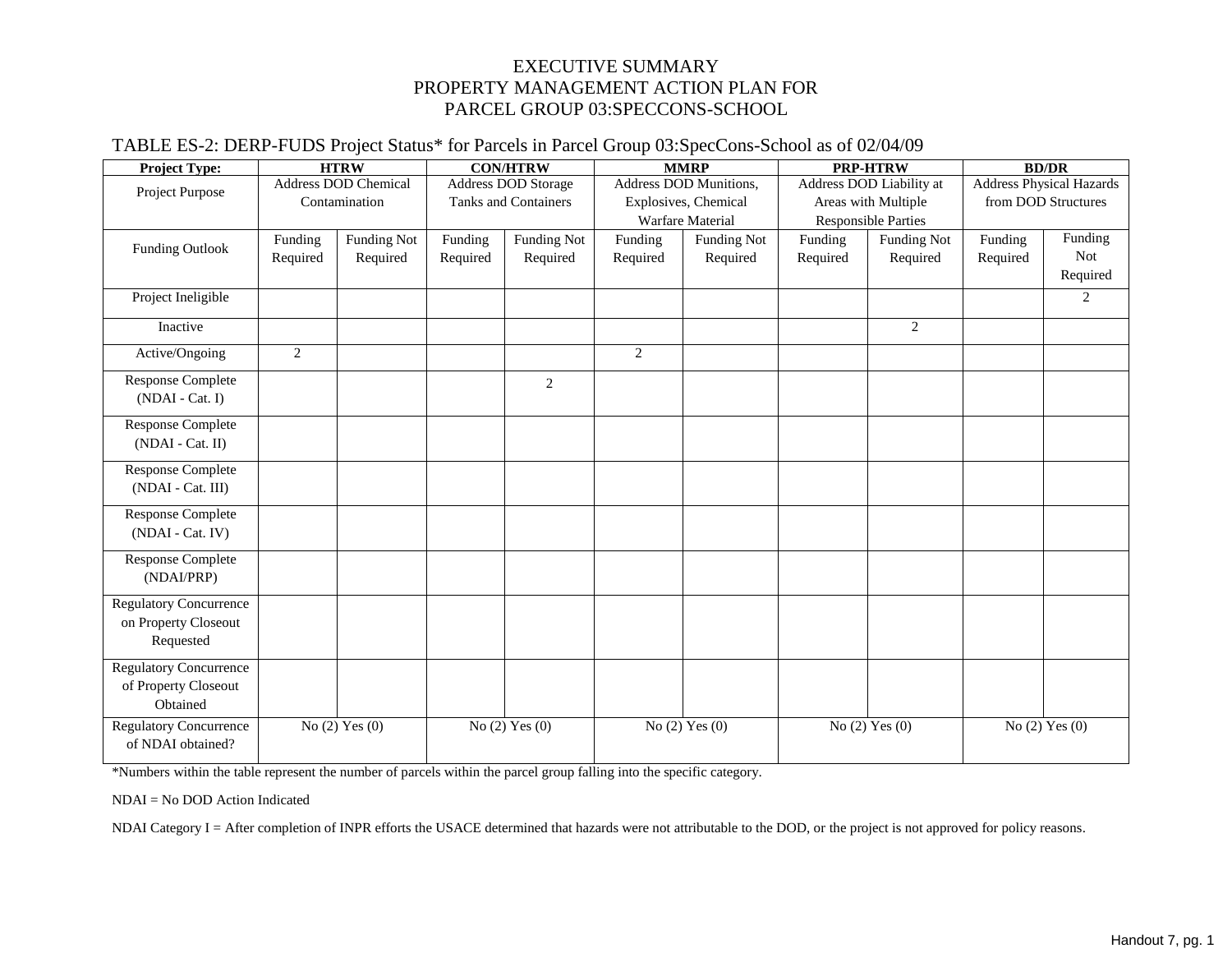#### EXECUTIVE SUMMARY PROPERTY MANAGEMENT ACTION PLAN FOR PARCEL GROUP 03:SPECCONS-SCHOOL

NDAI Category II = After completion of a Site Investigation the USACE determined that hazards do not pose a risk to human health or the environment or pose an explosives safety hazard.

NDAI Category III = After completion of a Remedial Investigation/Feasibility Study the USACE determined that hazards do not require further response actions.

NDAI Category IV = A response action, including the full period required for long term monitoring, has been completed.

NDAI/PRP = The only remaining areas of possible or actual DOD impact that have not been fully addressed under the HTRW environmental response process are areas with a high likelihood of other (non-DOD) PRP impact, and the policy decision has been made to discontinue the investigation/response action under HTRW due to PRP impact. The areas/parcel group will be eligible for a PRP-HTRW project.